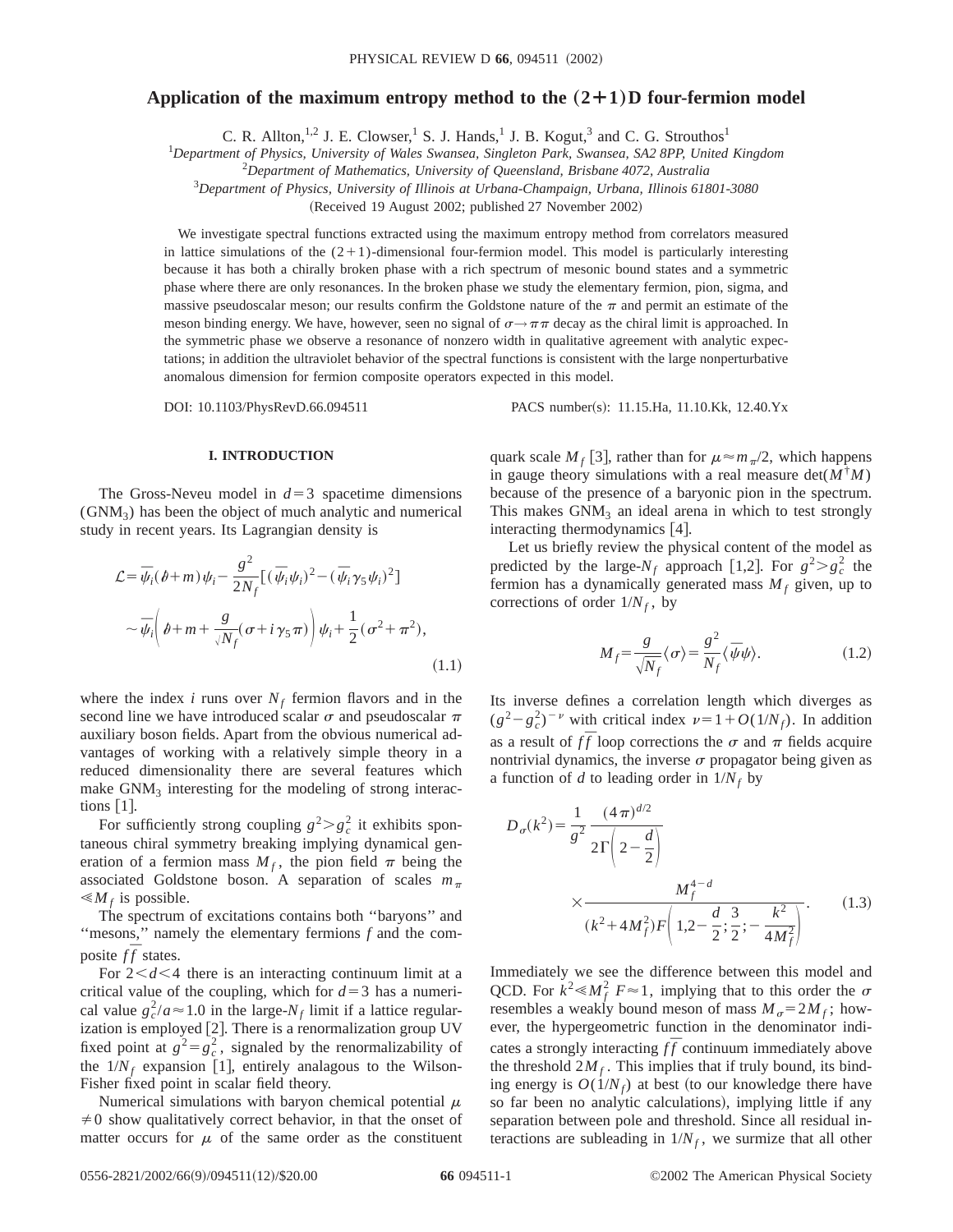mesons are similarly weakly bound states of massive fermions, and hence effectively described by a two-dimensional ''nonrelativistic quark model.'' A recent study of mesonic wave functions in  $GNM_3$  provides evidence for this picture [5]. In an asymptotically free but confining theory like QCD, by contrast, one expects isolated poles and/or resonances, corresponding to relativistic bound states in the channel in question, which are well separated from a threshold to nearly-free quark behavior which sets in at typically 1.3–1.5 GeV  $\vert 6 \vert$ .

The exception to this rule is the pion. The Lagrangian  $(1.1)$  can be defined with either a continuous  $U(1)$  or discrete  $Z_2$  chiral symmetry, the latter case being realized by setting the  $\pi$  field to zero. In the case of U(1) chiral symmetry, for  $m=0$  and  $g^2 > g_c^2$  the pion propagator  $D_\pi$  is given by a similar expression to Eq. (1.3) with the factor  $(k^2 + 4M_f^2)$ replaced by  $k^2$ ; the massless pole demonstrates that  $\pi$ couples to a Goldstone mode. For  $m > 0$ , we expect by the usual PCAC (partial conservation of axial-vector current) arguments that the  $\pi$  acquires a mass  $m_{\pi} \propto \sqrt{m}$ , and that the ratio  $m_\pi / M_f$  can be tuned to be arbitrarily small. In particular, once it is less than unity the  $\sigma$  becomes unstable with respect to decay into  $2\pi$ . Note, however, that the Goldstone mechanism in  $GNM_3$  is fundamentally different from that in  $QCD$ . In  $GNM<sub>3</sub>$  the diagrams responsible for making the pion light are flavor-singlet chains of disconnected  $f\bar{f}$ bubbles [3]. The nonsinglet connected  $f\bar{f}$  diagram which interpolates the pion in QCD corresponds in  $GNM<sub>3</sub>$  to a pseudoscalar state with mass  $O(2M_f)$ .

For  $g^2 < g_c^2$  the model is chirally symmetric, and hence all states are massless, as  $m \rightarrow 0$ . In this limit  $D_{\sigma}$  and  $D_{\pi}$  coincide, and in the large- $N_f$  limit neither has a pole on the physical sheet  $[1]$ . The auxiliary fields in this case do not interpolate to a stable particle. A dimensionful scale is still defined, however, by the width  $\mu$  of a resonance in  $f\bar{f}$  scattering in these channels; this diverges as  $(g_c^2 - g^2)^{-\nu}$  with the same exponent  $\nu$  [2].

It is clear that despite its simplicity  $GNM<sub>3</sub>$  exhibits phenomena such as resonances, decays and multiparticle continua which are not easily analyzed using the traditional techniques of single- and multiexponential fitting to Euclidean correlators developed for quenched QCD. This was recognized in early studies, which attempted fits inspired by the large- $N_f$  forms of  $D_\sigma$  in both chirally broken and symmetric phases, with ambiguous results  $[2]$ . A more systematic approach, however, is to focus on the *spectral density function*  $\rho(\omega)$ , defined implicitly via the Euclidean time slice meson correlator  $C(t)$  by

$$
C(t) = \sum_{\vec{x}} \langle J(\vec{0},0)J^{\dagger}(\vec{x},t) \rangle = \int_0^{\infty} d\omega \rho(\omega) e^{-\omega t}.
$$
 (1.4)

Here *J* is a local fermion bilinear  $\bar{\psi} \Gamma \psi$  which in principle projects onto all physical states consistent with a given set of quantum numbers. All information about bound states, resonances and particle production thresholds as a function of energy  $\omega$  is contained in  $\rho$ . The procedures for fitting latticegenerated data to date have assumed *Ansatze* for  $\rho$  such as one or more bound state poles of the form  $\delta(\omega - M)$ , or perhaps a free particle continuum above some threshold  $|7|$ . However, more recent works have attempted *ab initio* calculations of  $\rho(\omega)$  [8–10]. This is a difficult problem: the inversion of Eq. (1.4) is ill posed since  $\rho(\omega)$  is a continuous function whereas lattice simulations only yield  $C(t)$  for a discrete, finite set of points, and moreover with some statistical uncertainty. The approach adopted in Refs.  $[9]$  is to apply the *maximum entropy method* (MEM) which attempts to fit  $\rho(\omega)$  subject to reasonable assumptions of smoothness and stability with respect to small variations in the input data.

In this paper we present results from a study of spectral functions extracted from numerical simulations of  $GNM_3$  using MEM techniques. To our knowledge this is the first such study beyond the quenched approximation. Our goal is to explore some of the features described above which distinguish  $GNM_3$  from quenched QCD. In this regard it is worth noting that because the two most important mesonic channels,  $\sigma$  and  $\pi$ , are represented by bosonic auxiliary fields, the correlation functions in these channels automatically include the disconnected diagrams which are so expensive to calculate in QCD; in  $GNM_3$ , by contrast, these can be measured with high statistics relatively cheaply. We will also examine the fermion and nonsinglet pseudoscalar (PS) channels. As surveyed above, simulations of GNM<sub>3</sub> offer the freedom to vary the phase of the theory [by varying sgn( $g^2$  $-g_c^2$ )], the correlation length (by varying  $|g^2 - g_c^2|$ ), the symmetry group (by including or omitting  $\pi$ ), the ratio  $m_\pi / M_f$  (by varying *m*), and the interaction strength (by varying  $N_f$ —in the current study we will exploit most of these opportunities. In future work we plan also to study the model with both nonzero temperature *T* and baryon chemical potential  $\mu$ .

In Sec. II we survey MEM and explain our implementation of it. Section III outlines some theoretical expectations related to  $\rho(\omega)$  in GNM<sub>3</sub> based on the large- $N_f$  approach, and Sec. IV details the lattice formulation and numerical simulations. Our results are presented in Sec. V, and conclusions in Sec. VI.

#### **II. THE MAXIMUM ENTROPY METHOD**

The theoretical basis for MEM is Bayes' theorem in probability theory  $\lfloor 11 \rfloor$ :

$$
P[X|Y] = \frac{P[Y|X]P[X]}{P[Y]},\tag{2.1}
$$

where  $P[X|Y]$  denotes the conditional probability of *X* given *Y*. In terms of the lattice data *D*, spectral function  $\rho$  and all  $\alpha$ *priori* knowledge *H*, Bayes' theorem reads

$$
P[\rho|DH] = \frac{P[D|\rho H]P[\rho|H]}{P[D|H]}.\tag{2.2}
$$

 $P[D|\rho H]$  is known as the *likelihood function* and is the equivalent of the familiar  $\chi^2$  in the least squares method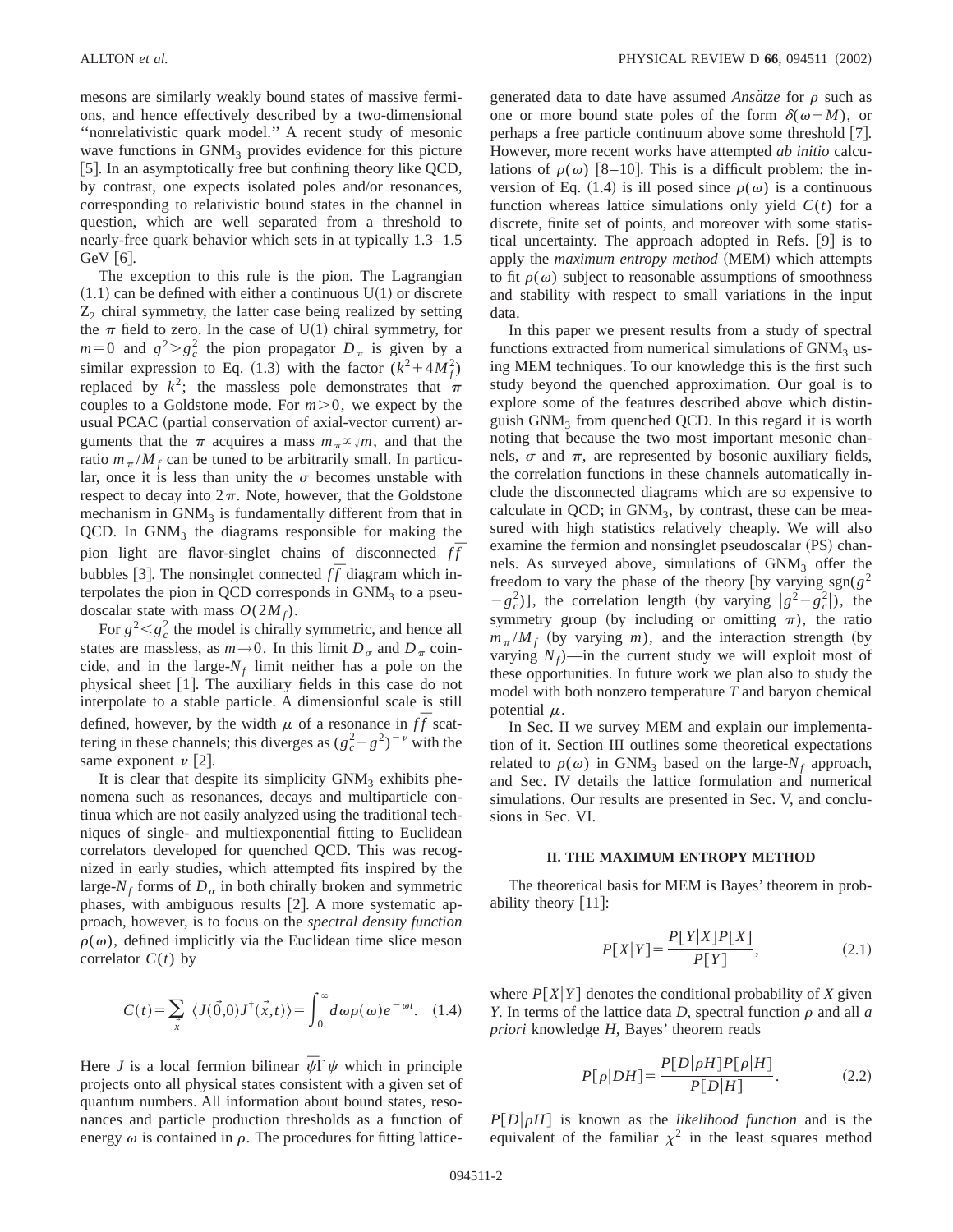[12]. For a large number of Monte Carlo measurements of a correlation function, the data *D* are expected to obey a Gaussian distribution according to the central limit theorem,

$$
P[D|\rho H] = \frac{1}{Z_L} e^{-L[\rho]},
$$
\n(2.3)

$$
L[\rho] = \frac{1}{2} \sum_{i,j=1}^{N_t} (D(t_i) - D_{\rho}(t_i)) C_{ij}^{-1} (D(t_j) - D_{\rho}(t_j)),
$$
\n(2.4)

where the normalization factor  $Z_L = (2\pi)^{N_t/2}\sqrt{\det C}$  and  $N_t$ is the number of temporal points. Lattice data averaged over  $N_{\text{cfg}}$  gauge configurations  $D(t)$ , the covariance matrix  $C_{ij}$ , and the propagator constructed from the spectral function  $\rho$ using the lattice kernel  $K(\omega, t)$  are defined by

$$
D(t_i) = \frac{1}{N_{\text{cfg}}} \sum_{m=1}^{N_{\text{cfg}}} D^m(t_i),
$$
 (2.5)

$$
C_{ij} = \frac{1}{N_{\text{cfg}}(N_{\text{cfg}} - 1)} \sum_{m=1}^{N_{\text{cfg}}} (D^m(t_i) - D(t_i))(D^m(t_j) - D(t_j)),
$$
\n(2.6)

$$
D_{\rho}(t) = \int_0^{\infty} K(t, \omega) \rho(\omega) d\omega.
$$
 (2.7)

In all our work we use a lattice kernel defined as  $exp(-\omega t)$ .

The factor  $P[\rho|H]$  appearing in the numerator of Eq.  $(2.2)$  is the *prior probability*, which is written in terms of the Shannon-Jaynes entropy  $S[\rho]$  [13] for a given *default model*  $\rho_0(\omega)$ . The default model is usually chosen to be the spectral function for a noninteracting two-particle continuum; for meson states we have  $\rho_0(\omega) \propto \omega^{d-2}$  (see Sec. III). The final result, however, should be insensitive to the choice of  $\rho_0$ . The entropy  $S[\rho] \le 0$  and becomes zero only when  $\rho(\omega)$  $= \rho_0(\omega)$ :

$$
P[\rho|H\alpha\rho_0] = \frac{1}{Z_S(\alpha)} e^{\alpha S[\rho]},\tag{2.8}
$$

$$
S[\rho] = \int_0^\infty \left[ \rho(\omega) - \rho_0(\omega) - \rho(\omega) \ln \left( \frac{\rho(\omega)}{\rho_0(\omega)} \right) \right] d\omega
$$
\n(2.9)

$$
\rightarrow \sum_{\ell=1}^{N_{\omega}} \left[ \rho_{\ell} - \rho_{0\ell} - \rho_{\ell} \ln \left( \frac{\rho_{\ell}}{\rho_{0\ell}} \right) \right] \Delta \omega, \tag{2.10}
$$

where Eq.  $(2.10)$  results from discretizing the  $\omega$  axis into  $N_{\omega}$ bins of width  $\Delta \omega$ , and the normalization factor  $Z_s$  $\approx$ (2 $\pi/\alpha$ )<sup>*N*w/2</sup>. Note that two extra parameters previously implicit in *H* have been written in explicitly;  $\alpha$  is a real positive parameter and  $\rho_0(\omega)$  a real positive function. This form of entropy leads to a positive semidefinite spectral function in MEM. In our work we use  $N_{\omega}$ =600 and  $\Delta \omega a$  $=0.01.$ 

Combining Eqs.  $(2.3)$  and  $(2.8)$  gives

$$
P[\rho|DH\alpha\rho_0] \propto \frac{1}{Z_S Z_L} e^{Q[\rho]},\tag{2.11}
$$

$$
Q \equiv \alpha S - L. \tag{2.12}
$$

and the condition satisfied by the most probable spectral function  $\rho_{\alpha}(\omega)$  is

$$
\left. \frac{\delta \mathcal{Q}}{\delta \rho(\omega)} \right|_{\rho = \rho_{\alpha}} = 0. \tag{2.13}
$$

The parameter  $\alpha$  is in effect a relative weighting between the entropy *S* and the likelihood *L*, and there are three different ways to deal with it. The value  $\alpha = \hat{\alpha}$  can be chosen which either gives  $\chi^2 = N_t$  or maximizes  $P[\alpha|DH\rho_0]$ ; these methods are known as *classic* and *historic* [13] respectively. Alternatively, a weighted average over  $P[\alpha|DH\rho_0]$  can be performed; this is known as *Bryan's method* [14] and is the one we adopt:

$$
\rho_{out}(\omega) = \int_{\alpha_{min}}^{\alpha_{max}} d\alpha \rho_{\alpha}(\omega) P[\alpha|DH\rho_0], \qquad (2.14)
$$

where  $\alpha_{min}$  and  $\alpha_{max}$  are chosen to satisfy

$$
P[\alpha_{min,max}|DH\rho_0] = 0.01 P[\hat{\alpha}|DH\rho_0]. \qquad (2.15)
$$

#### **A. Testing MEM**

To test our implementation of MEM, we studied an idealized QCD spectral function in the charged  $\rho$ -meson channel  $[6,8]$ :

$$
\frac{\rho_{in}(\omega)}{\omega^2} = \frac{2}{\pi} \left[ F_{\rho}^2 \frac{\Gamma_{\rho} m_{\rho}}{(\omega^2 - m_{\rho}^2)^2 + \Gamma_{\rho}^2 m_{\rho}^2} + \frac{1}{8\pi} \left( 1 + \frac{\alpha_s}{\pi} \right) \frac{1}{1 + e^{(\omega_0 - \omega)/\delta}} \right],
$$
 (2.16)

where the pole residue  $F_{\rho} = f_{\rho} m_{\rho}$  is defined by

$$
\langle 0|\bar{d}\gamma_{\mu}u|\rho\rangle\epsilon_{\mu}=\sqrt{2}f_{\rho}m_{\rho}^{2}\epsilon_{\mu},\qquad(2.17)
$$

 $\epsilon_{\mu}$  being the polarization vector. The following energydependent width is chosen with a  $\theta$ -function included to give the correct threshold behavior of the  $\rho \rightarrow \pi \pi$  decay

$$
\Gamma_{\rho}(\omega) = \frac{g_{\rho\pi\pi}^2}{48\pi} m_{\rho} \left( 1 - \frac{4m_{\pi}^2}{\omega^2} \right)^{3/2} \theta(\omega - 2m_{\pi}). \quad (2.18)
$$

The values of the parameters input into Eq.  $(2.16)$  are taken to be

$$
m_{\rho} = 0.77
$$
,  $m_{\pi} = 0.14$ ,  $\omega_0 = 1.3$ , (2.19)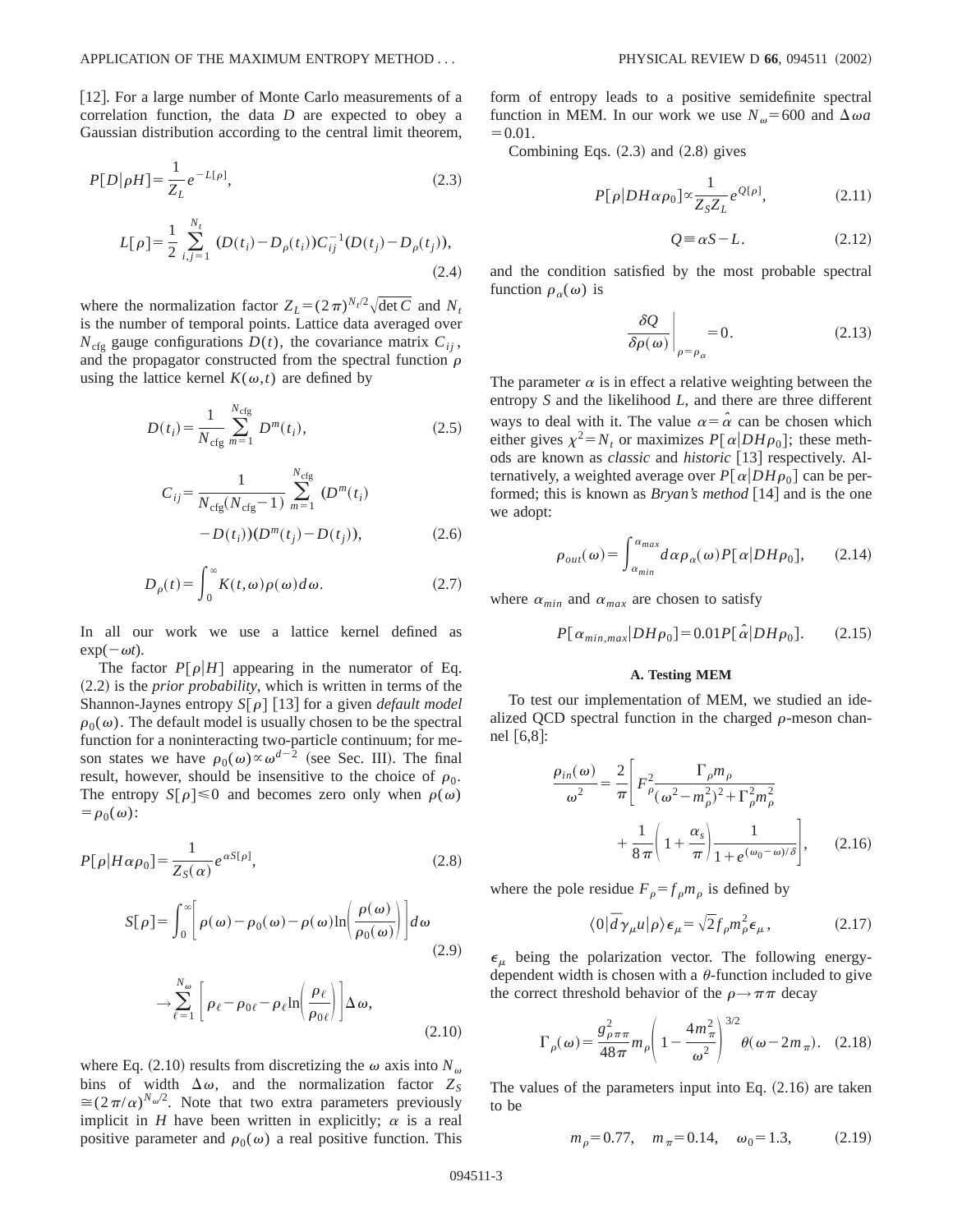

FIG. 1. Comparison of  $\rho_{in}$  and  $\rho_{out}$  for idealized data in the  $\rho$ channel with  $N_t = 32$ .

$$
g_{\rho\pi\pi}
$$
= 5.45,  $f_{\rho}$ = 0.184,  $\delta$ = 0.2,  $\alpha_s$ = 0.3,

where the numerical values of the first three parameters are in GeV.

Test lattice correlator data were constructed from the spectral function using Eq.  $(2.7)$ . Gaussian noise with variance  $\sigma(t_i) = bD_{in}(t_i)t_i$  was added to this data to simulate the effect of decreasing signal-to-noise ratio with temporal separation [8]. For simplicity we use a diagonal covariance matrix, which thus neglects correlations between different *t*. The default model used is  $\rho_0(\omega) = m_0\omega^2$ , motivated by the asymptotic behavior of  $\rho_{in}$ . The parameter  $m_0$  is chosen to be  $\lim_{\omega \to \infty} \rho_{in}(\omega) = 0.0277$ . We set  $\omega_{max} = 6$  GeV,  $\Delta \omega$  $=10$  MeV and  $N_{\omega} = 600$ , and vary the noise parameter *b* from 0.1 to 0.001. Figure 1 shows a comparison between  $\rho_{in}$ and  $\rho_{out}$  for various *b*. As expected, decreasing *b* leads to a better agreement between input and output spectral functions.

### **III. THEORETICAL PRELIMINARIES**

Our main focus will be the mesonic Euclidean time slice correlation functions defined in Eq.  $(1.4)$ . With this definition, if  $J$  couples to a stable (i.e. zero width) bound state of mass *M* with strength *A* (i.e.  $\langle 0|J|\vec{k},M\rangle = A$ ), then  $\rho(\omega)$  $=(|A|^2/2M)\delta(\omega-M)$ . Since in *d* spacetime dimensions the engineering dimension  $[J]=d-1$  and  $[\bar{k},M$ } $]=1-d/2$ , it is readily checked that the combination  $\rho(\omega)/\omega^{d-2}$  is dimensionless. This also motivates the use of the default model  $\rho_0(\omega) \propto \omega^{d-2}$ , which corresponds in configuration space to the propagation of free massless fermions; i.e.  $C(t)$  $\propto t^{-(d-1)}$ . For an asymptotically free theory such as QCD we expect  $\lim_{\omega\to\infty}\rho(\omega)=\rho_0(\omega)$ , as illustrated in Fig. 1: however since GNM<sub>3</sub>'s UV behavior is described by a renormalization group fixed point with nonvanishing interaction strength  $[1,2]$  this is not a constraint in the current study.

The asymptotic form of  $\rho(\omega)$  is easiest to analyze in the symmetric phase  $g^2 < g_c^2$  of the model, where we have a large- $N_f$  prediction [15,2]. In the scalar channel, the momentum space propagator



FIG. 2. Contribution to  $D_{\sigma}$  from a  $2\pi$  intermediate state.

$$
D_{\sigma}(k^2) \propto \frac{\mu^{d-2}}{(\sqrt{k^2})^{d-2} + \mu^{d-2}} \tag{3.1}
$$

where  $2 < d < 4$  and  $\mu$  is a dimensionful scale which increases as  $(g_c^2 - g^2)^{1/(d-2)}$ , i.e. as an inverse correlation length. For  $d=3$  this implies [16]

$$
C_{\sigma}(t) \propto \mu \int_0^{\infty} dk \frac{\cos kt}{k + \mu} \equiv \mu \int_0^{\infty} d\omega \frac{\omega}{\omega^2 + \mu^2} e^{-\omega t}, \quad (3.2)
$$

and hence the large- $N_f$  prediction

$$
\rho_{\sigma}(\omega) \propto \frac{\mu \omega}{\omega^2 + \mu^2}.
$$
\n(3.3)

In the asymptotic regime we thus have  $\rho_{\sigma} \rightarrow \rho_{UV}(\omega) \propto \omega^{-1}$ rather than  $\rho_0(\omega) \propto \omega$ . This is a consequence of the large nonperturbative anomalous dimension  $\eta_{\bar{\psi}\psi} = d - 2$  acquired by the scalar density at the UV fixed point  $\lceil 2 \rceil$ , which relates the asymptotic forms via

$$
\rho_{UV}(\omega) \propto \rho_0(\omega) \omega^{-2 \eta_{\psi\psi}}.
$$
\n(3.4)

At smaller energy scales we interpret  $\rho$  as describing a resonance whose central position and width are both  $O(\mu)$  and hence increase as the coupling  $g^2$  is reduced. A second prediction of Eq.  $(3.3)$  is that the dimensionless combination  $\rho(\omega)/\omega$  tends to a constant in the IR limit  $\omega \rightarrow 0$ .

Another situation of interest is the possibility of  $\sigma$  decay in the chirally broken phase. Denote the physical fermion mass by  $M_f$ ; the  $\sigma$  is then expected to be a weakly bound state of mass  $M_\sigma \leq 2M_f$  whereas, for the case of a continuous chiral symmetry, the pion mass  $m<sub>\pi</sub>$  may be much smaller. If  $2m_\pi < M_\sigma$ , the decay  $\sigma \rightarrow 2\pi$  is allowed and should show up as a threshold in the scalar spectral function. This should be a good warm-up exercise for studying the physical decay  $\rho \rightarrow 2\pi$  in QCD; as well as the computational saving, an important technical consideration in the present case is that unlike in QCD the two pions can be produced in a state of zero relative momentum.

Let us first derive an expectation for the form of the threshold using the  $1/N_f$  expansion. The contribution of the two pion intermediate state to the  $\sigma$  correlator is shown diagramatically in Fig. 2. To leading order in  $1/N_f$ , using the conventions of Sec. II of [2] the  $\sigma$  propagator is given by Eq.  $(1.3)$  where for momenta  $k \le M_f$  the hypergeometric function in the denominator may be approximated by  $F \approx 1$ . We will assume that for bare fermion mass  $m > 0$ , the pion propagator  $D_{\pi}$  is given by the same expression with the factor ( $k^2$ )  $(1+4M_f^2)$  in the denominator replaced by  $(k^2+m_\pi^2)$ . The ver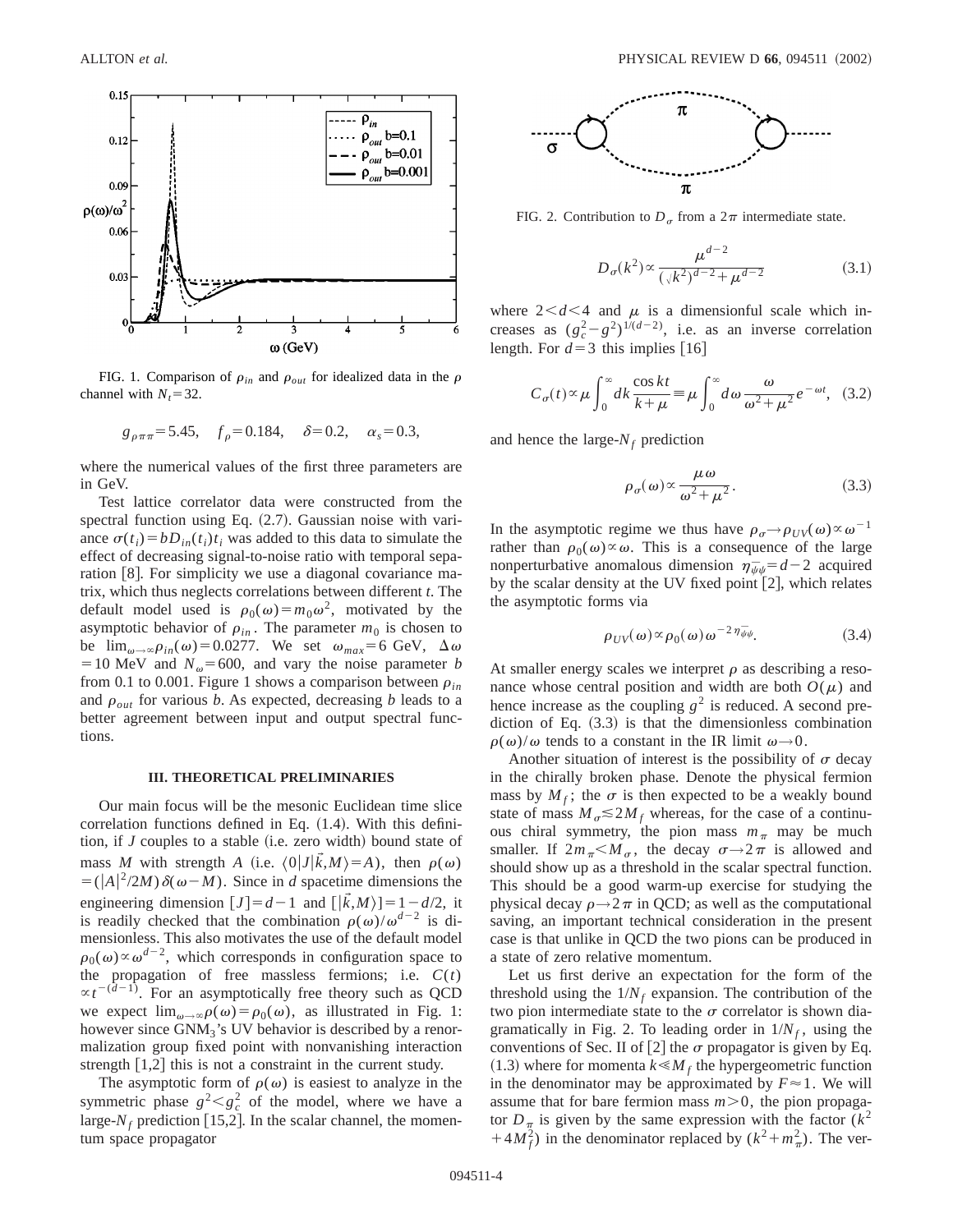tex  $\Gamma_{\sigma\pi\pi}$  is assumed to arise from a single fermion loop as indicated in Fig. 2. It is identically zero if chiral symmetry is unbroken. Using the bare vertex  $-g/\sqrt{N_f}$ , it is straightforward to show

$$
\Gamma_{\sigma\pi\pi} \simeq -G_{\sigma\pi\pi} \frac{g^3 M_f^{d-3}}{\sqrt{N_f}}\tag{3.5}
$$

where  $G_{\sigma\pi\pi}$  is a dimensionless *d*-dependent constant.

With these components in place it is now possible to calculate  $D_{\sigma}$  including the effects of the two pion intermediate state. Specializing to  $d=3$ , we find

$$
D_{\sigma}^{-1}(k^2 \ll M_f^2) = \frac{g^2}{4 \pi M_f} \left[ k^2 + 4M_f^2 - \frac{G_{\sigma \pi \pi}^2}{N_f} \frac{M_f^3}{\sqrt{k^2}} \tan^{-1} \left( \frac{\sqrt{k^2}}{2m_\pi} \right) \right].
$$
 (3.6)

Besides the pole at  $k^2 \approx -4M_f^2$ , there is now a contribution at  $O(1/N_f)$  to the time slice correlation function given by

$$
C_{\sigma}^{(1)}(t) \propto \frac{G_{\sigma\pi\pi}^2 M_f^3}{N_f} \int \frac{dk}{2\pi} \frac{e^{ikt}}{k(k^2 + 4M_f^2)^2} \tan^{-1} \left(\frac{k}{2m_\pi}\right). \tag{3.7}
$$

The two pion threshold manifests itself via branch cuts in the inverse tangent running from  $k^2 = -4m_\pi^2$  out to  $\pm i\infty$ . Approximating  $k^2 \ll M_f^2$  as before we integrate around the cut in the upper half plane to obtain

$$
C_{\sigma}^{(1)}(t) \propto \frac{G_{\sigma\pi\pi}^2}{32N_fM_f} \int_{2m_{\pi}}^{\infty} \frac{d\omega}{\omega} e^{-\omega t}
$$
 (3.8)

from which we read off

$$
\rho_{\sigma}^{(1)}(\omega) \propto \frac{G_{\sigma\pi\pi}^2}{32N_fM_f} \frac{1}{\omega} \theta(\omega - 2m_\pi). \tag{3.9}
$$

Equation (3.9) predicts that as well as a pole at  $\omega$  $\approx 2M_f$ , there should also be a spectral feature at  $\omega = 2m_\pi$ whose strength scales as  $(N_f M_f m_\pi)^{-1}$ ; this is in principle testable by varying the simulation parameters  $N_f$ ,  $g^2$  and m. On a finite volume it will, however, prove difficult to study the detailed form of the spectral function above threshold. This is because the number of modes into which the  $\sigma$  can decay is strictly delimited by the allowed pion wave vectors  $\bar{k}_{\pi} = 2 \pi \bar{n}/L_s$ , where  $\bar{n}$  has integer-valued components, and  $2\sqrt[m]{m_{\pi}^2 + k_{\pi}^2}$  /*M*<sub> $\sigma$ </sub>. The optical theorem, however, implies that the only intermediate states which can contribute to  $\rho(\omega)$  are possible decay modes of the  $\sigma$ ; we infer that on a finite lattice, the  $\omega^{-1}$  shape predicted by Eq. (3.9) is replaced by a set of  $\delta$  functions, each arising from an allowed  $\tilde{k}_{\pi}$ . With imperfect (i.e. finite) statistical data, however, it is possible that under MEM these isolated poles will blend into a continuum of approximately the correct shape.

# **IV. SIMULATIONS**

The fermionic part of the lattice action we have used for the semibosonized GNM<sub>3</sub> with  $U(1)$  chiral symmetry is given by  $[3]$ 

$$
S_{fer} = \overline{\chi}_i(x) M_{ijxy} \chi_j(y)
$$
  
= 
$$
\sum_{i=1}^N \left( \sum_{x,y} \overline{\chi}_i(x) M_{xy} \chi_i(y) + \frac{1}{8} \sum_x \overline{\chi}_i(x) \chi_i(x) \right)
$$
  

$$
\times \left( \sum_{\langle \overline{x},x \rangle} \sigma(\overline{x}) + i\epsilon(x) \sum_{\langle \overline{x},x \rangle} \pi(\overline{x}) \right), \tag{4.1}
$$

where  $\chi_i$  and  $\overline{\chi}_i$  are Grassmann-valued staggered fermion fields defined on the lattice sites, the auxiliary fields  $\sigma$  and  $\pi$ are defined on the dual lattice sites, and the symbol  $\langle \tilde{x}, x \rangle$ denotes the set of 8 dual lattice sites  $\tilde{x}$  surrounding the direct lattice site  $x$ . The fermion kinetic operator  $\mathcal M$  is given by

$$
\mathcal{M}_{x,y} = \frac{1}{2} \sum_{\nu} \eta_{\nu}(x) [\delta_{y,x+\hat{\nu}} - \delta_{y,x-\hat{\nu}}] + m \delta_{x,y}, \quad (4.2)
$$

where  $\eta_v(x)$  are the Kawamoto-Smit phases  $(-1)^{x_0+\cdots+x_{\nu-1}}$ , and the symbol  $\epsilon(x)$  denotes the alternating phase  $(-1)^{x_0+x_1+x_2}$ . The auxiliary fields  $\sigma$  and  $\pi$  are weighted in the path integral by an additional factor corresponding to

$$
S_{aux} = \frac{N}{2g^2} \sum_{\tilde{x}} \left[ \sigma^2(\tilde{x}) + \pi^2(\tilde{x}) \right]. \tag{4.3}
$$

The simulations were performed using a standard hybrid Monte Carlo (HMC) algorithm without even-odd partioning, implying that simulation of *N* staggered fermions describes  $N_f$ =4*N* continuum species [3]; the full symmetry of the lattice model in the continuum limit, however, is  $U(N_f/2)_V$  $\otimes U(N_f/2)_V \otimes U(1)$  rather than  $U(N_f)_V \otimes U(1)$ . At nonzero lattice spacing the symmetry group is smaller still:  $U(N_f/4)_V \otimes U(N_f/4)_V \otimes U(1)$ . In the *Z*<sub>2</sub>-symmetric model the  $\pi$  fields are switched off and *M* becomes real so that real pseudofermion fields can be used. In this case *N* staggered fermions describe  $N_f = 2N$  continuum species. Further details of the algorithm and the optimization of its performance can be found in  $[2,3]$ .

Using point sources we calculated the zero momentum fermion  $(f)$  correlator at different values of the coupling  $\beta$  $\equiv 1/g^2$ . In order to compare MEM to conventional spectroscopy we also estimated the fermion mass using a simple pole fit using the function

$$
C_f(t) = A_f [e^{-M_f t} - (-1)^t e^{-M_f (L_t - t)}]. \tag{4.4}
$$

Similarly, the zero momentum auxiliary  $\pi$  correlator was measured and its mass estimated using a cosh fit. The mesonic correlators are given by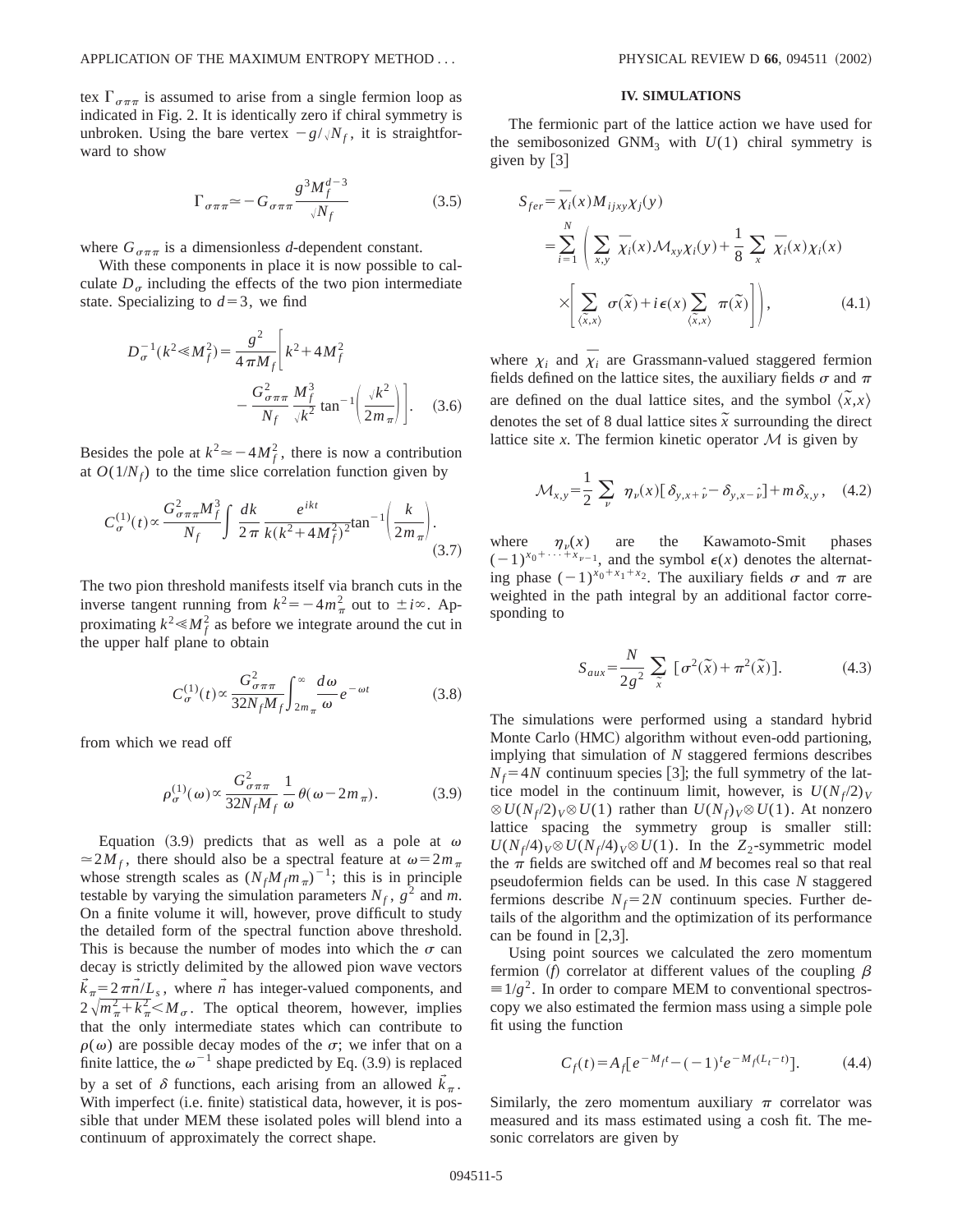

FIG. 3. Propagators in three different channels from simulations of the U(1) model on a  $32^2 \times 48$  lattice at  $\beta = 0.55$ ,  $m = 0.01$ .

$$
C_M(t) = \sum_{\mathbf{x}, \mathbf{x}_1, \mathbf{x}_2} \Phi(\mathbf{x}_1) \Phi(\mathbf{x}_2) W_M(\mathbf{x})
$$
  
× $G(\mathbf{x}, t; \mathbf{x}_1, 0) G^{\dagger}(\mathbf{x}, t; \mathbf{x}_2, 0),$  (4.5)

where *G* is the lattice fermion propagator and  $W_M(\mathbf{x})$  a phase factor which picks out a channel with particular symmetry properties i.e.  $W_M(\mathbf{x}) = \epsilon(x)$  for the S channel and  $W_M(\mathbf{x})$  $=1$  for the PS channel. The function  $\Phi(\mathbf{x})$  is either a point source  $\delta_{\mathbf{x},(0,0)}$  or a staggered fermion wall source  $\sum_{m,n=0}^{L_s/2-1} \delta_{\mathbf{x},(2m,2n)}$  [17]. In all the simulations we used point sinks. These correlators were fitted to a function  $C_M(t)$  given by

$$
C_M(t) = A \left[ e^{-M_M t} + e^{-M_M (L_t - t)} \right]
$$
  
+  $\tilde{A}(-1)^t \left[ e^{-\tilde{M}_M t} + e^{-\tilde{M}_M (L_t - t)} \right].$  (4.6)

Note that composite operators made from staggered fermion fields project onto more than one set of continuum quantum numbers. The first square bracket represents the ''direct'' signal with mass  $M_M$  and the second an "alternating" signal with mass  $\tilde{M}_M$ . Continuum quantum numbers for various mesonic channels are given in  $[5]$ —in this study we focus on the PS<sub>direct</sub> channel, with  $J^P=0^-$ . Although expected to be the tightest bound meson since it is the only one for which *s*-wave binding is available, as stressed in  $\lceil 3.5 \rceil$  this state does *not* project onto the Goldstone mode in the broken phase.

## **V. RESULTS**

### A. The  $\pi$ , *f* and PS channels in the broken phase

We first discuss results from the chirally broken phase, obtained with  $\beta < \beta_c \approx 1.0$ . Figure 3 shows the propagators for  $\pi$ , *f* and PS channels on a log scale (using data obtained with a wall source and point sink in the latter case), resulting from approximately 40000 HMC trajectories of mean length 1.0. All three look to be well-approximated by straight lines, implying that each channel is dominated by a single particle



FIG. 4. Bryan image of  $\rho(\omega)/\omega$  in three different channels using the same data as Fig. 3.

pole. Figure 4 shows the spectral functions obtained in the same three channels using Bryan's method. All three appear as well-localized peaks suggesting simple poles and hence stable particle states. The cross shown on each peak is obtained as follows. The spectral feature is fitted to a form  $ZG(\omega - M/\Gamma)$  where  $G(x)$  is the normalized Gaussian distribution, *M* the peak position,  $\Gamma$  the full width at half maximum, and *Z* a normalization factor. The horizontal bar's position and width represent  $M$  and  $\Gamma$  respectively, and its height represents the area of  $ZG(\omega - M/\Gamma)$  evaluated between  $\omega-\Gamma$  and  $\omega+\Gamma$ . The vertical error bar represents the error in this area as determined by the Bryan algorithm  $[14]$ . For a narrow Gaussian, of course, the central value is interpreted as the particle mass.

In Table I we list the masses obtained from simulations of the  $U(1)$  model from both single exponential fits and MEM, as well as the area under the Gaussian peak, using correlator data from time slices 2–10 for the  $\pi$ ; for *f* and PS time slices 2–8 were used. Note that for the lightest state, namely the  $\pi$ , MEM systematically yields a lower mass, suggesting that it is less affected by excited state contamination, although in all cases the two methods are within a standard deviation. Figure 5 demonstrates that the pion mass extracted using MEM over a range of bare fermion masses is consistent with the PCAC behavior  $m_{\pi} \propto \sqrt{m}$  expected for broken chiral symmetry. For the *f* and PS channels there is excellent agreement in almost all cases between the two methods. The PS mass is roughly twice that of the fermion, consistent with its being a weakly bound state. With the precision we have obtained it is possible to estimate the binding energy defined as  $\Delta_M$  $=2M_f-M_{PS}$ ; the results are tabulated in Table II. For  $N_f$  $=4 \Delta_M \approx 2.8\%$  of the bound state mass, but the figure drops to  $\approx$  0.15% for *N<sub>f</sub>*=36, which is roughly consistent with the analytical expectation that  $\Delta_M \propto 1/N_f$  (note, however, that the  $N_f$ =36 simulations were performed on a smaller volume). It was observed in  $[5]$  that the PS wave function has considerably greater spatial extent for larger  $N_f$ , again implying it is less strongly bound.

As discussed in Sec. III the area under the peak is related to the strength *A* of the coupling of the operator *J* to the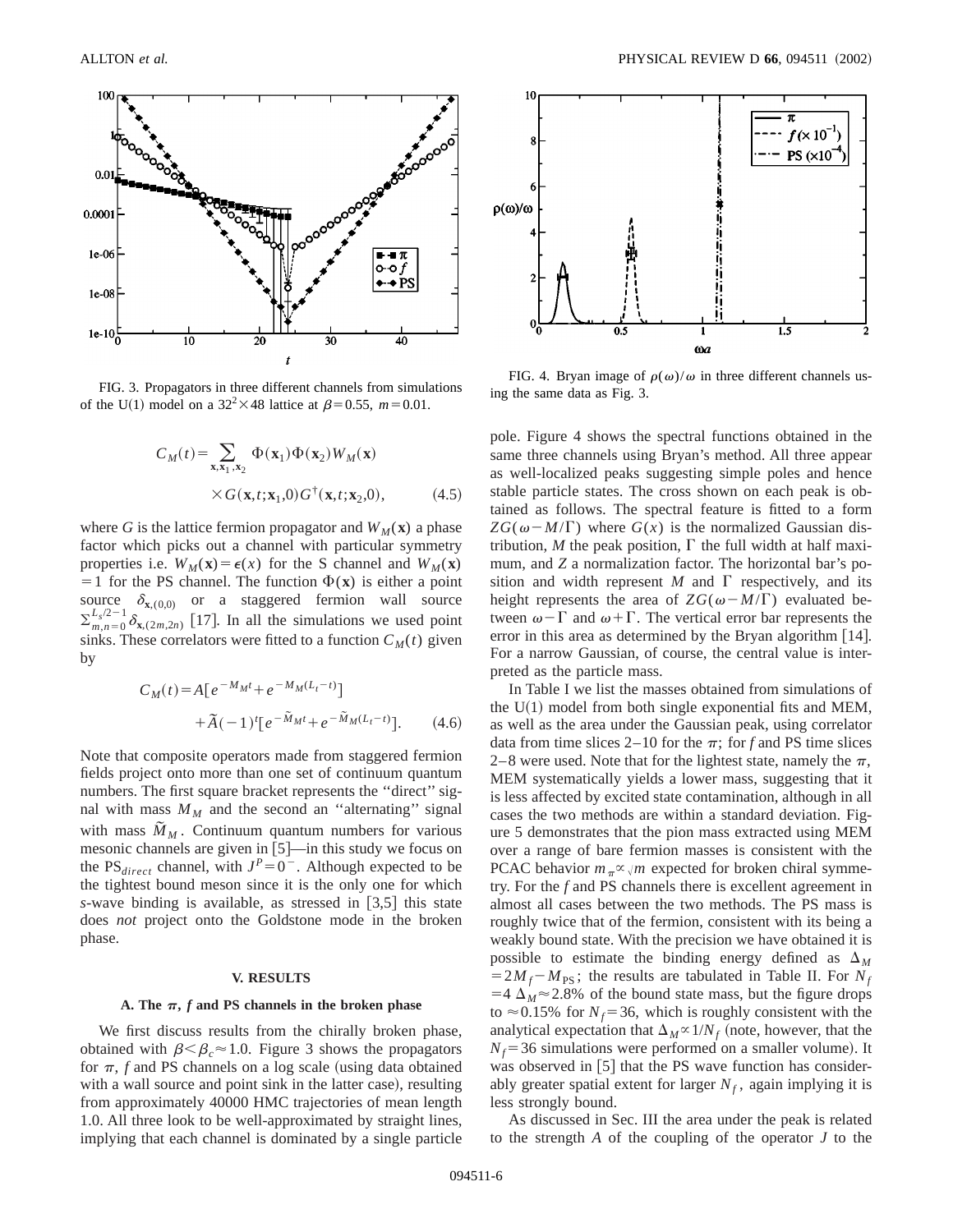|                  | $N_f$          | Volume           | $\beta$ | $\boldsymbol{m}$ | Mass<br>$(1-exp)$ | Mass<br>(MEM) | Area        |
|------------------|----------------|------------------|---------|------------------|-------------------|---------------|-------------|
| $\pi$            | $\overline{4}$ | $32^2 \times 48$ | 0.55    | 0.005            | 0.114(4)          | 0.112(6)      | 0.501(129)  |
|                  | $\overline{4}$ | $32^2 \times 48$ | 0.55    | 0.01             | 0.168(5)          | 0.154(9)      | 0.176(15)   |
|                  | $\overline{4}$ | $32^2 \times 48$ | 0.55    | 0.02             | 0.232(5)          | 0.231(7)      | 0.0617(98)  |
|                  | $\overline{4}$ | $32^2 \times 48$ | 0.55    | 0.03             | 0.280(10)         | 0.263(15)     | 0.0351(37)  |
|                  | $\overline{4}$ | $32^2 \times 48$ | 0.55    | 0.045            | 0.349(8)          | 0.326(14)     | 0.0193(15)  |
|                  | $\overline{4}$ | $32^2 \times 48$ | 0.55    | 0.06             | 0.447(24)         | 0.435(1.9)    | 0.0102(5.7) |
|                  | $\overline{4}$ | $32^2 \times 48$ | 0.65    | 0.01             | 0.193(4)          | 0.187(8)      | 0.0810(78)  |
|                  | $\overline{4}$ | $32^2 \times 48$ | 0.65    | 0.02             | 0.277(4)          | 0.267(6)      | 0.0289(19)  |
|                  | 36             | $24^2 \times 32$ | 0.55    | 0.01             | 0.150(5)          | 0.144(18)     | 0.053(19)   |
|                  | 36             | $24^2 \times 32$ | 0.55    | 0.02             | 0.238(6)          | 0.229(8)      | 0.0140(14)  |
|                  | 36             | $24^2 \times 32$ | 0.55    | 0.03             | 0.287(10)         | 0.271(17)     | 0.0081(10)  |
| $\boldsymbol{f}$ | $\overline{4}$ | $32^2 \times 48$ | 0.55    | 0.005            | 0.555(7)          | 0.556(4)      | 2.15(49)    |
|                  | $\overline{4}$ | $32^2 \times 48$ | 0.55    | 0.01             | 0.564(1)          | 0.564(1)      | 2.37(3)     |
|                  | $\overline{4}$ | $32^2 \times 48$ | 0.55    | 0.02             | 0.5853(7)         | 0.5858(13)    | 2.14(27)    |
|                  | $\overline{4}$ | $32^2 \times 48$ | 0.55    | 0.03             | 0.599(1)          | 0.599(1)      | 2.06(5)     |
|                  | $\overline{4}$ | $32^2 \times 48$ | 0.55    | 0.045            | 0.623(1)          | 0.623(1)      | 1.90(4)     |
|                  | $\overline{4}$ | $32^2 \times 48$ | 0.55    | 0.06             | 0.644(2)          | 0.643(2)      | 1.63(8)     |
|                  | $\overline{4}$ | $32^2 \times 48$ | 0.65    | 0.01             | 0.3978(8)         | 0.3965(13)    | 5.11(9)     |
|                  | $\overline{4}$ | $32^2 \times 48$ | 0.65    | 0.02             | 0.4285(6)         | 0.4384(44)    | 4.10(33)    |
|                  | 36             | $24^2 \times 32$ | 0.55    | 0.01             | 0.6796(3)         | 0.6796(3)     | 1.77(8)     |
|                  | 36             | $24^2 \times 32$ | 0.55    | 0.02             | 0.6911(3)         | 0.6908(3)     | 1.72(7)     |
|                  | 36             | $24^2 \times 32$ | 0.55    | 0.03             | 0.7025(4)         | 0.7023(5)     | 1.59(2)     |
| <b>PS</b>        | $\overline{4}$ | $32^2 \times 48$ | 0.55    | 0.005            | 1.0807(8)         | 1.0807(8)     | 164.3(6)    |
|                  | $\overline{4}$ | $32^2 \times 48$ | 0.55    | 0.01             | 1.0973(8)         | 1.0979(7)     | 160.(3)     |
|                  | $\overline{4}$ | $32^2 \times 48$ | 0.55    | 0.02             | 1.1395(6)         | 1.1396(5)     | 147.2(5)    |
|                  | $\overline{4}$ | $32^2 \times 48$ | 0.55    | 0.03             | 1.1715(11)        | 1.1716(11)    | 130(2)      |
|                  | $\overline{4}$ | $32^2 \times 48$ | 0.55    | 0.045            | 1.2253(6)         | 1.2231(6)     | 119.1(9)    |
|                  | $\overline{4}$ | $32^2 \times 48$ | 0.55    | 0.06             | 1.2693(13)        | 1.2691(2)     | 103.(2)     |
|                  | $\overline{4}$ | $32^2 \times 48$ | 0.65    | 0.01             | 0.7722(6)         | 0.7711(4)     | 426.(32)    |
|                  | $\overline{4}$ | $32^2 \times 48$ | 0.65    | 0.02             | 0.8362(5)         | 0.8381(45)    | 343.(462)   |
|                  | 36             | $24^2 \times 32$ | 0.55    | 0.01             | 1.3568(2)         | 1.3569(2)     | 50.1(3)     |
|                  | 36             | $24^2 \times 32$ | 0.55    | 0.02             | 1.3806(2)         | 1.3808(2)     | 48.4(2)     |
|                  | 36             | $24^2 \times 32$ | 0.55    | 0.03             | 1.4030(3)         | 1.4030(3)     | 45.5(3)     |

TABLE I. Broken phase spectroscopy.



FIG. 5. Pion mass  $m_{\pi}^2$  vs bare mass *m* for  $\beta$ =0.55, showing evidence for the Goldstone nature of the  $\pi$ .

TABLE II. Binding energy in the PS channel.

| $N_f$          | Volume             | β    | m     | $\Delta_M$<br>$(1-exp)$ | $\Delta_M$<br>(MEM) |
|----------------|--------------------|------|-------|-------------------------|---------------------|
| 4              | $32^2 \times 48$   | 0.55 | 0.005 | 0.0293(140)             | 0.0313(80)          |
| 4              | $32^2 \times 48$   | 0.55 | 0.01  | 0.0307(22)              | 0.0301(21)          |
| $\overline{4}$ | $32^2 \times 48$   | 0.55 | 0.02  | 0.0311(15)              | 0.0320(26)          |
| $\overline{4}$ | $32^2 \times 48$   | 0.55 | 0.03  | 0.0265(23)              | 0.0264(23)          |
| $\overline{4}$ | $32^2 \times 48$   | 0.55 | 0.045 | 0.0207(21)              | 0.0229(21)          |
| $\overline{4}$ | $32^2 \times 48$   | 0.55 | 0.06  | 0.0187(42)              | 0.0169(40)          |
| $\overline{4}$ | $32^2 \times 48$   | 0.65 | 0.01  | 0.0234(17)              | 0.0219(26)          |
| $\overline{4}$ | $32^2 \times 48$   | 0.65 | 0.02  | 0.0208(13)              | 0.0387(63)          |
| 36             | $24^2 \times 32$   | 0.55 | 0.01  | 0.0024(6)               | 0.0023(6)           |
| 36             | $24^2 \times 32$   | 0.55 | 0.02  | 0.0016(6)               | 0.0008(6)           |
| 36             | $24^{2} \times 32$ | 0.55 | 0.03  | 0.0020(9)               | 0.0016(10)          |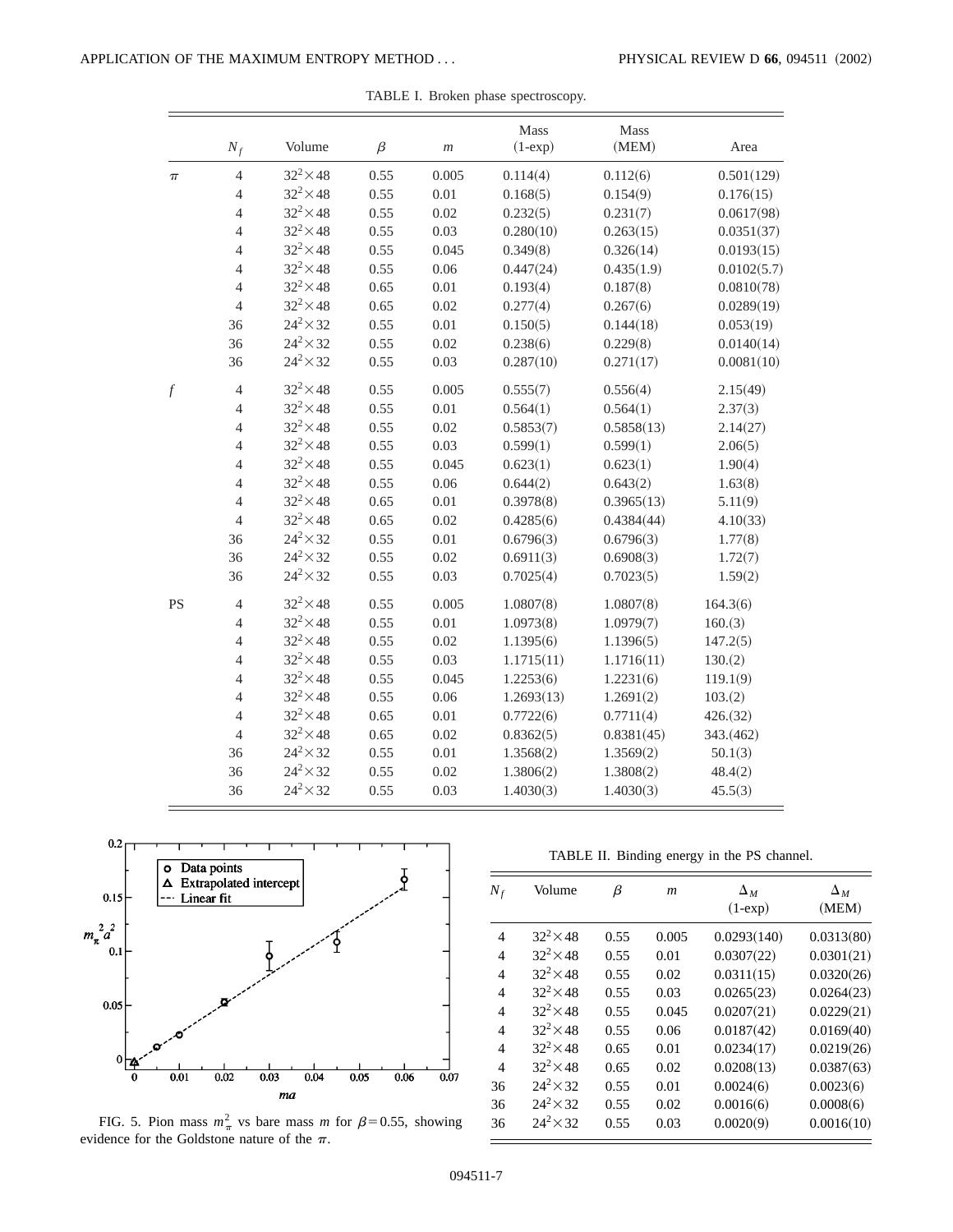

FIG. 6. Bryan image of  $\rho(\omega)/\omega$  in the PS channel 32<sup>2</sup>×48 lattice at  $\beta$ =0.55,  $m$ =0.01 using correlators with different combinations of wall and point sources.

single particle state, and hence to physical decay constants. Our results show a systematic decrease in this coupling strength with bare fermion mass *m*, the effect being most pronounced for the  $\pi$ .

Finally in Fig. 6 we explore the effects of using different meson sources following Eq.  $(4.5)$  using data from time slices  $1-8$ . As in Fig. 4, the spectral functions have been rescaled so as to fit all on the same plot. When a wall is used at either sink or source, the signal is completely dominated by the bound state; however, for the point-to-point correlator there is a significant contribution out to  $\omega a \approx 2.5$ . Since we have discarded data from small time slices we should not expect much quantitative information from the asymptotic form of  $\rho(\omega)$  in this case; indeed, as  $\omega \rightarrow \infty$  it decays much faster than either of the idealized forms  $\rho_0(\omega)$  or  $\rho_{UV}(\omega)$ discussed in Sec. III. Figure 6 provides a graphic illustration, however, of the importance of choice of source in maximizing the projection onto the ground state.

#### **B. Symmetric phase**

Next we turn to the chirally symmetric phase found for  $\beta > \beta_c$ , where according to the discussion of Sec. III the bound state poles should be replaced by resonances with nonvanishing widths. Our simulations in this section were performed for the  $Z_2$  model on a 32<sup>2</sup> $\times$ 48 lattice at couplings  $\beta$ =0.92, 1.0 and 1.25 with *O*(40000) configurations separated by HMC trajectories of mean length 1.0, and for  $U(1)$ on a 32<sup>3</sup> lattice at  $\beta$ =1.0 and 1.25 with respectively 30000 and 60000 trajectories of mean length 0.6. In all cases  $N_f$  $=$  4 fermion flavors were used. It proved considerably easier in this phase to simulate the model with  $Z_2$  chiral symmetry: the  $U(1)$  simulations required a much smaller molecular dynamics time step making them more expensive, and the data correspondingly of not such good quality. Data for the  $Z_2$   $\sigma$ timeslice correlator are shown on a log scale in Fig. 7. In contrast to the broken phase correlators of Fig. 3 it is clear that a simple pole fit will not be successful; indeed, the correlators become almost flat at large *t*, which means that towards the center of the lattice we have to worry about sig-



FIG. 7.  $\sigma$  correlator for 3 different couplings in the chirally symmetric phase on a  $32^2 \times 48$  lattice.

nificant contributions from not just a backwards-propagating signal, but also "image" sources displaced by integer mulitples of  $L_t$  from the original source [2].

If we are to successfully identify spectral features as something other than simple poles, then it is important to study systematic effects. Figure 8 presents results from the  $\sigma$ channel, where the resonance is anticipated, showing the effects of varying the time slice sample used in the MEM fit. Data from within a time window  $[t_1, t_2]$  were fitted; in all cases we chose a rather conservative value  $t_2$ =11 to minimize finite volume (actually nonzero temperature) effects due to the image sources discussed above, although we have checked that the results are insensitive to reducing  $t_2$ . Figure 8 shows a broad feature centered at  $\omega a \approx 0.5$ , whose "width" (actually the ratio of width to area, as indicated by the crosses) increases as data from smaller times is included. Ignoring the divergence as  $\omega \rightarrow 0$  which we take to be an artifact (possibly due to a small residual vacuum expectation  $\langle \sigma \rangle \neq 0$ ; see discussion below in Sec. V C), the shape of the spectrum appears qualitatively similar to the large- $N_f$  prediction  $(3.3)$ . The fact that the shape of the spectrum in the



FIG. 8. Bryan image of  $\rho(\omega)/\omega$  vs  $\omega$  in the  $\sigma$  channel at  $\beta$  $=1.25$  on a 32<sup>2</sup>×48 lattice, showing 3 different time windows.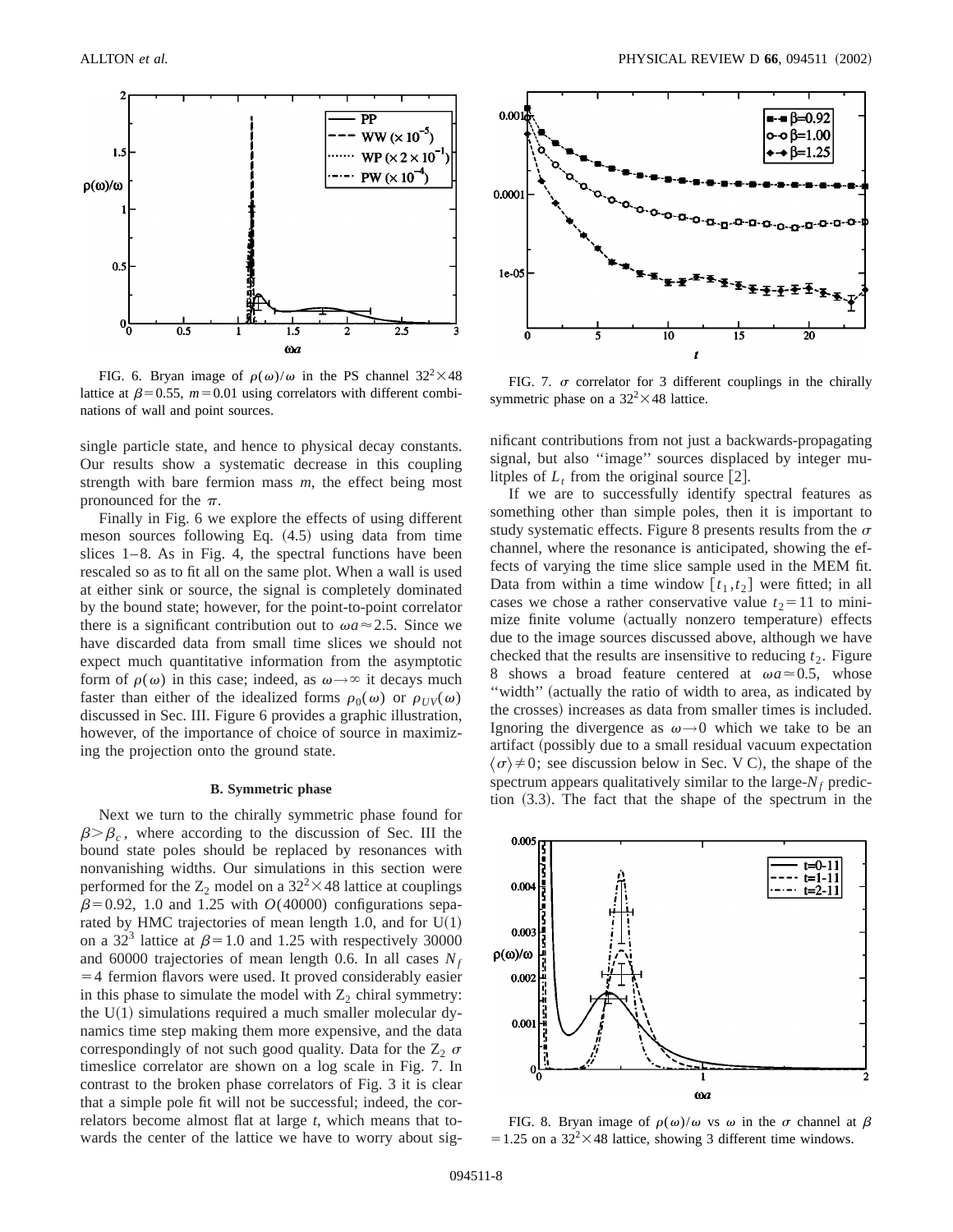

FIG. 9. The same as Fig. 8 using fits from time slices 0–11, showing the effects of varying the amount of data.

massless phase is sensitive to the data at short times is slightly counter-intuitive, but is consistent with the observation in  $[2]$  that extraction of a physical scale, namely the resonance width  $\mu$ , from timeslice correlator data actually depends on corrections to the expected power law falloff  $(\mu t)^{-2}$  at *small* values of  $\mu t$ . Note that  $\rho(\omega)/\omega$  falls to zero as  $\omega \rightarrow \infty$ , in contrast to the constant behavior expected in an asymptotically-free theory such as QCD and exemplified in Fig. 1. The falloff is approximately power law of the form  $\omega^{-p}$ , but with  $p \approx 4-6$ , in contrast to the value  $p=2$  predicted by Eq.  $(3.3)$ .

It is also legitimate to ask whether the nonzero width of the spectral feature is due to insufficient statistics. Fig. 9 shows the feature evolving as data is added to the sample. There is no significant reduction in the width of the feature as the statistics accumulate from  $O(10000)$  to  $O(40000)$ configurations, although the central position and height of the peak both vary slightly, supporting the conclusion that a resonance is present.

In Fig. 10 we compare the results from 3 different cou-



FIG. 11.  $\sigma$  and  $\pi$  timeslice correlators from simulations of the  $U(1)$  model on a 32<sup>3</sup> lattice.

plings. Since the artifact at  $\omega \rightarrow 0$  distorts the normalization of our result, we have rescaled each curve so that the rectangles of equal area to the fitted peak have the same height. The resulting curves show both the position and width of the resonance increasing with  $\beta$ . This is consistent with Eq.  $(3.3)$ , which predicts both are proportional to a single scale  $\mu$ , if  $\mu$  increases with  $\beta$  as expected. Within errors we find the ratio of width to central position constant and approximately equal to 50%. Note, however, that ignoring the spike at  $\omega=0$  the dip in the curve suggests  $\lim_{\omega\to 0} \rho(\omega)/\omega \to 0$ , rather than tending to a constant as predicted by Eq.  $(3.3)$ .

Finally in Figs. 11 and 12 we show some results from simulations of the  $U(1)$  model. In this case it is possible to extract and compare spectra from both  $\sigma$  and  $\pi$  channels. The fitted time window is  $[1,10]$ . The bare fermion mass *m* is set to zero implying that for  $\beta > \beta_c$  the two channels should be physically indistinguishable, and Fig. 12 suggests that for large  $\omega$  this is indeed the case. There is, however, a large disparity as  $\omega \rightarrow 0$  between  $\beta = 1.00$ , where  $\rho(\omega)$  appears to diverge, and  $\beta$ =1.25 where it seems to tend smoothly to zero. Figure 11 confirms that the behavior of the correlators



FIG. 10. Rescaled Bryan image of  $\rho(\omega)/\omega$  in the  $\sigma$  channel from time slices 0–11, for three different couplings.



FIG. 12. Bryan image of  $\rho(\omega)/\omega$  in both  $\sigma$  and  $\pi$  channels using the correlator data of Fig. 11.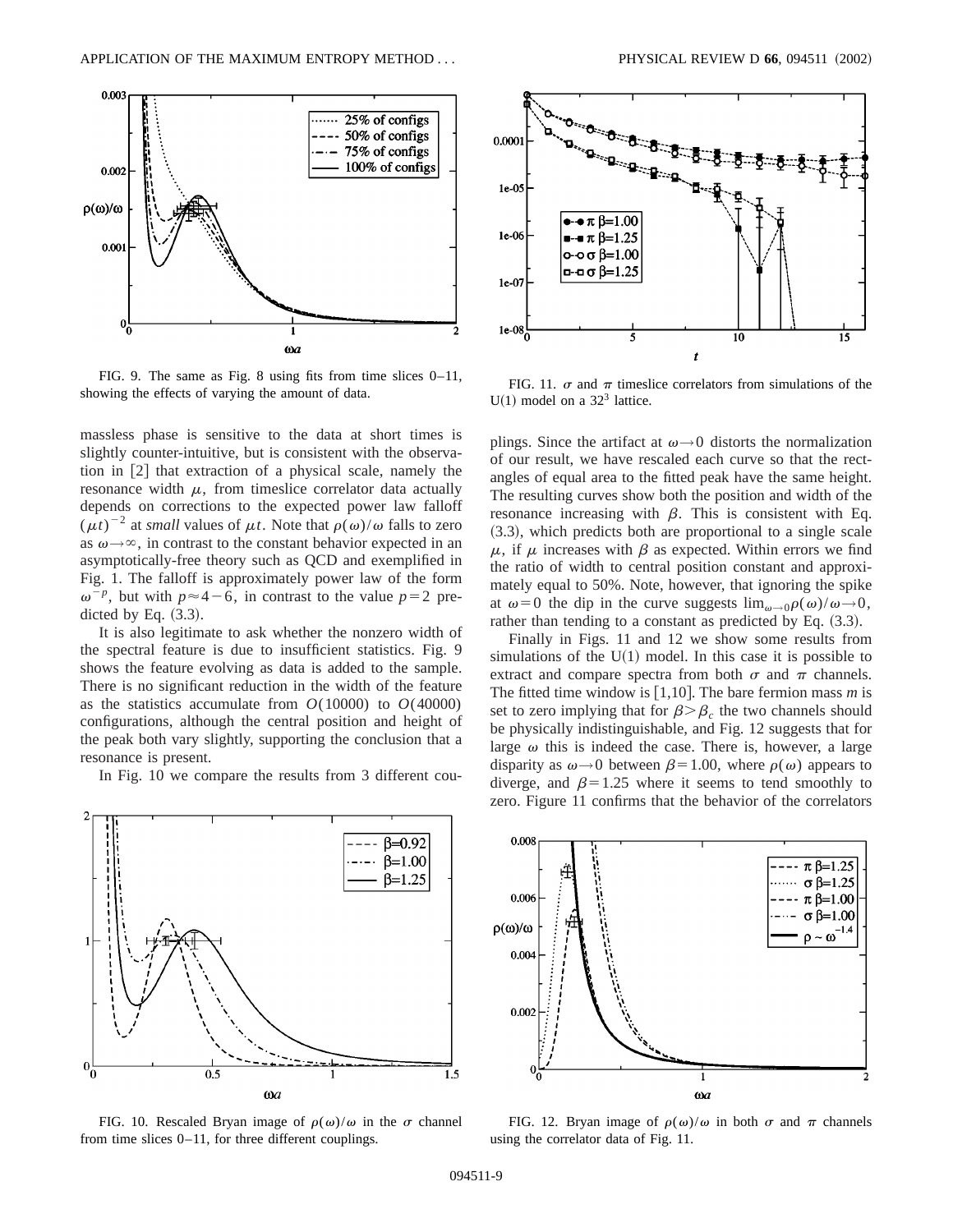

FIG. 13. Rescaled Bryan image of  $\rho(\omega)/\omega$  in the  $\sigma$  channel from time slices 1–10 at  $\beta$ =0.65, for two different masses in the U(1) model on a  $32^2 \times 24$  lattice, and for  $m=0$  in the Z<sub>2</sub> model on a  $24<sup>3</sup>$  lattice.

at large *t* is not really under control yet with the precision we have been able to obtain. Also in both cases there is more power in the  $\sigma$  channel at small  $\omega$ . This indicates we still lack a full understanding of systematics in this regime. Intriguingly, however, the large- $\omega$  behavior is much closer to the large- $N_f$  prediction; the dash-dotted line in Fig. 12 is a fit of the form  $\rho(\omega) \propto \omega^{-1.4}$ , to be compared with the expected  $\omega^{-1}$ .

To summarize, there is encouraging evidence that MEM analysis can successfully identify a resonance with nonzero width in this phase of the model, whose properties are consistent, at least in part, with theoretical expectations. Despite uncertainty about the  $\omega \rightarrow 0$  limit that would probably require lattices considerably longer in the Euclidean time dimension to resolve, the MEM method is capable of yielding semiquantitative information in this regime.

#### **C.** The  $\sigma$  channel in the broken phase

Finally we return to the chirally broken phase and switch our attention to the  $\sigma$  channel. Recall that since the  $\sigma$  is modelled via an auxiliary boson field, diagrams formed from disconnected fermion lines are automatically included in the calculation of the correlator. The main physical issues to address are whether the  $\sigma$  is a bound state, and if it is possible to detect a signal for  $\sigma \rightarrow \pi \pi$  decay. Conventional spectroscopy, using both simple pole fits and large- $N_f$  inspired forms which include a  $f\bar{f}$  threshold, have proved at best ambiguous for this case  $[2]$ . Moreover because of the auxiliary nature of the field it is impossible to study the wave function, which in other channels provides clear evidence of  $f\bar{f}$  binding [5].

Figure 13 shows spectral functions in the  $\sigma$  channel from simulations of the  $U(1)$  model at two different values of bare fermion mass *m*, and a comparison simulation of the massless  $Z_2$  model, in which there is no pion degree of freedom. We used a large statistical sample; respectively  $1.7 \times 10^6$ [U(1)  $ma = 0.01$ ],  $4 \times 10^5$  [U(1)  $ma = 0.04$ ], and  $1.1 \times 10^6$  $(Z_2 \text{ } m=0)$  configurations were generated, and in all cases  $N_f$ =4. Since the  $\sigma$  has the same quantum numbers as the vacuum, it is necessary to subtract the vacuum term  $C_{\text{vac}}$  $= \sum_{x,t}^{4} \langle \sigma(\vec{0},0) \rangle \langle \sigma(\vec{x},t) \rangle$  from the raw data to define a connected Green function. Because of statistical fluctuations this procedure is hard to implement exactly, despite the large sample generated, and we believe that uncertainity in the vacuum subtraction is the origin of the sharp spike in the U(1)  $m = 0.01$  spectrum centered at  $\omega a = 0.092$ . This feature is otherwise hard to explain since the lightest particle in the spectrum (see Table I), the  $\pi$ , has mass  $m_{\pi}a \approx 0.19$ . We have checked that varying the subtraction constant  $C_{vac}$  within a standard deviation causes dramatic alterations to both the strength and position of this feature without significantly affecting the peaks at higher  $\omega$ , and conclude that it is not physical.

Proceeding on this assumption we identify spectral features centered at  $\omega a = 0.81(2)$  [U(1)  $ma = 0.04$ ],  $\omega a$  $= 0.66(1)$  [U(1)  $ma = 0.01$ ], and  $\omega a = 0.64(1)$  (Z<sub>2</sub> *ma*)  $=0$ ). The width of the features are  $O(0.05)$  and appear stable as the number of configurations sampled is increased, which suggests they are not simple poles. Unlike the PS spectrum of Fig. 6, however, their shapes are roughly symmetric, which contrasts with the large- $N_f$  expectation that  $\rho(\omega)$  should be sharply cut off on the low- $\omega$  side but fall away more slowly on the high- $\omega$  side due to a  $f\bar{f}$  continuum. The central value of the peak for the U(1)  $m=0.01$  data indicates that the state it describes is lighter than the corresponding PS state in the  $U(1)$  model (see Table I), which has mass 0.77—the  $f\bar{f}$  threshold in this case is at 0.793(3), which lies well above the point where  $\rho(\omega)/\omega$  appears to fall to zero. We deduce that for finite  $N_f$  there is a bound state in the  $\sigma$  channel, which is more tightly-bound than the PS meson for which there are no disconnected fermion line contributions. This conclusion would have been difficult to reach without MEM.

Unfortunately there is no sign of any spectral feature at the two pion threshold, expected following the discussion of Sec. III at  $\omega a \approx 0.38$  for  $ma = 0.01$  and  $\omega a \approx 0.75$  for *ma* = 0.04 (implying that  $\sigma \rightarrow \pi \pi$  decay is certainly possible on energetic grounds in the former case). We have checked that there is no significant difference between spectra found in  $U(1)$  and  $Z_2$  simulations performed at the same parameter values. Possibly this is because the height of the expected feature is suppressed by a power of  $1/N_f$  [recall Eq.  $(3.9)$ ] and would need a series of simulations with varying  $N_f$  to expose it. Thus far, however, we are unable to report observation of bound state decay in this model.

# **VI. SUMMARY AND OUTLOOK**

Lattice simulations of theories other than quenched QCD at zero temperature will require spectrum analysis techniques of greater sophistication than the currently-used single- and multiexponential fits, which implicitly assume a spectral density function made up from a series of isolated simple poles. In this paper we have applied one of the more promising, the maximum entropy method, for the first time to a lattice model with dynamical fermions. Our main findings are summarized below: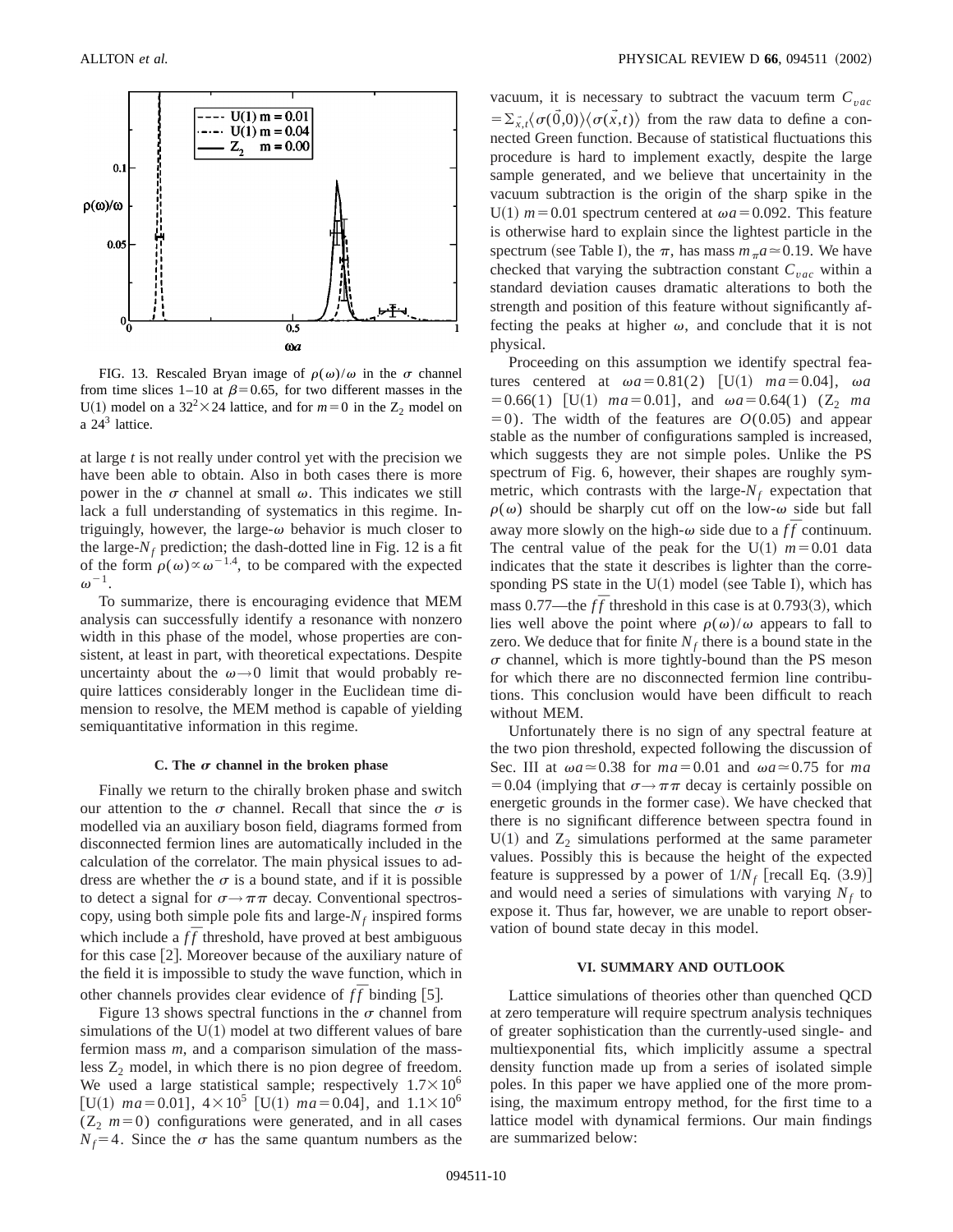In the chirally broken phase of the model we have found sharply defined spectral features corresponding to the elementary fermion *f*, the simplest mesonic  $f\bar{f}$  bound state, and the Goldstone boson  $\pi$ . These results corroborate earlier simulations  $[3,5]$ , and for the first time have permitted a plausible estimate for the meson binding energy.

In the chirally symmetric phase we have identified a broad resonance feature whose position and width agree qualitatively with the expectations of the large- $N_f$  approach. The behavior as  $\omega \rightarrow \infty$  is distinct from that of an asymptotically free theory, and is evidence for a nonperturbative anomalous dimension associated with a UV renormalization group fixed point.

In the chirally broken phase we have made the first quantitative study of the  $\sigma$  channel, and found that it is more tightly bound than the conventional PS meson, possibly due to the additional contribution of disconnected fermion line diagrams. We have been unable to find evidence for  $\sigma$  $\rightarrow \pi \pi$  decay.

Since the philosophy of the MEM method is to make the maximum possible use of data, we have used correlator data from as wide a time window as possible consistent with stability of the fit. The main problem we have faced has been systematic errors associated with the upper end of the time window used in the fit, particularly since we have been anxious to avoid finite volume effects. This has made it impossible to have control of the  $\omega \rightarrow 0$  limit. As explained in Sec. V C, in the  $\sigma$  channel there may also be artifacts associated with vacuum subtraction. Overall, our conclusion is that MEM has proved a useful semiquantitative analysis tool, but that there remains room for improvement.

In the future it will be interesting to study  $(2+1)D$  fourfermion models at nonzero temperature and/or density. Since spectral analysis requires data from many Euclidean time separations to be effective, it is likely to be some time before an equivalent analysis can be applied to QCD with dynamical fermions.<sup>1</sup> However, in the vicinity of the deconfining or chiral symmetry restoring transition the dominant modification to the zero-*T* spectrum is expected to be collisionbroadening due to pions, an effect absent from quenched QCD, where the lightest states are glueballs, but in principle present in the current model. Additionally, there is no longer any ambiguity about the IR cutoff, which is now  $T^{-1}$ , and the  $\omega \rightarrow 0$  limit should become accessible [10]; the slope of  $\rho(\omega)$  in this limit yields information about transport coefficients such as electrical conductivity via the Kubo formula [18]. Finally, the four-fermi model is currently the only model simulable at nonzero baryon chemical potential  $\mu$ which has a Fermi surface  $[4]$ ; there may be rich physics associated with phenomena such as first and zero sound or superfluidity via BCS condensation to explore.

### **ACKNOWLEDGMENTS**

S.J.H. and C.G.S. were supported by the Leverhulme Trust. S.J.H. thanks I.T.P., Santa Barbara (supported by the National Science Foundation under Grant No. PHY99-  $07949$  and ECT\*, Trento for hospitality during the latter stages of this work. J.B.K. was supported in part by NSF grant NSF-PHY-0102409. The computer simulations were done on the Cray SV1's at NERSC, the Cray T90 at NPACI, and on the SGI Origin 2000 at the University of Wales Swansea. We are also grateful for fruitful discussions with Frithjof Karsch, Manfred Oevers, and Ines Wetzorke.

<sup>1</sup>In this context it would be interesting to explore four-Fermi models using anisotropic lattices.

- [1] B. Rosenstein, B.J. Warr, and S.H. Park, Phys. Rep. 205, 59  $(1991).$
- [2] S.J. Hands, A. Kocić, and J.B. Kogut, Ann. Phys. (N.Y.) 224, 29 (1993).
- @3# S.J. Hands, S. Kim, and J.B. Kogut, Nucl. Phys. **B442**, 364 (1995); I.M. Barbour, S.J. Hands, J.B. Kogut, M.-P. Lombardo, and S.E. Morrison, *ibid.* **B557**, 327 (1999).
- [4] K.G. Klimenko, Z. Phys. C 37, 457 (1988); B. Rosenstein, B.J. Warr, and S.H. Park, Phys. Rev. D 39, 3088 (1989); S.J. Hands, A. Kocić, and J.B. Kogut, Nucl. Phys. **B390**, 355 (1993); R. Gatto, M. Modugno, and G. Pettini, Phys. Rev. D. **57**, 4995 (1998); J.B. Kogut, M.A. Stephanov, and C.G. Strouthos, *ibid.* **58**, 096001 (1998); J.B. Kogut and C.G. Strouthos, *ibid.* **63**, 054502 (2001); E. Babaev, Phys. Lett. B 497, 323 (2001); S.J. Hands, J.B. Kogut, and C.G. Strouthos, *ibid.* **515**, 407 (2001); S.J. Hands, B. Lucini, and S.E. Morrison, Phys. Rev. D 65, 036004 (2002).
- [5] S.J. Hands, J.B. Kogut, and C.G. Strouthos, Phys. Rev. D 65, 114507 (2002).
- [6] E.V. Shuryak, Rev. Mod. Phys. **65**, 1 (1993).
- [7] M.C. Chu, J.M. Grandy, S. Huang, and J.W. Negele, Phys.

Rev. D 48, 3340 (1993); D.B. Leinweber, *ibid.* 51, 6369 ~1995!; S.J. Hands, P.W. Stephenson, and A. McKerrell, *ibid.* **51**, 6394 (1995); A. Bochkarev and P. de Forcrand, Nucl. Phys. **B477**, 489 (1996); C.R. Allton and S. Capitani, *ibid.* **B526**, 463  $(1998).$ 

- [8] M. Asakawa, Y. Nakahara, and T. Hatsuda, Prog. Part. Nucl. Phys. 46, 459 (2001).
- @9# M. Asakawa, Y. Nakahara, and T. Hatsuda, Phys. Rev. D **60**, 091503 (1999); M. Oevers, C.T.H. Davies, and J. Shigemitsu, Nucl. Phys. B (Proc. Suppl.) 94, 423 (2001); I. Wetzorke and F. Karsch, in *Strong and Electroweak Matter 2000*, edited by C. P. Korthals-Altes (World Scientific, Singapore, 2001) p. 193, hep-lat/0008008; J. Clowser and C.G. Strouthos, Nucl. Phys. B (Proc. Suppl.) **106**, 489 (2002).
- [10] F. Karsch, E. Laermann, P. Petreczky, S. Stickan, and I. Wetzorke, Phys. Lett. B 530, 147 (2002).
- [11] H. Jeffreys, *Theory of Probability*, 3rd ed. (Oxford Univiversity Press, Oxford, 1998).
- [12] S. Brandt, *Statistical and Computational Methods in Data Analysis* (North-Holland, Amstardam, 1983).
- [13] J. Skilling, in *Maximum Entropy and Bayesian Methods* (Klu-